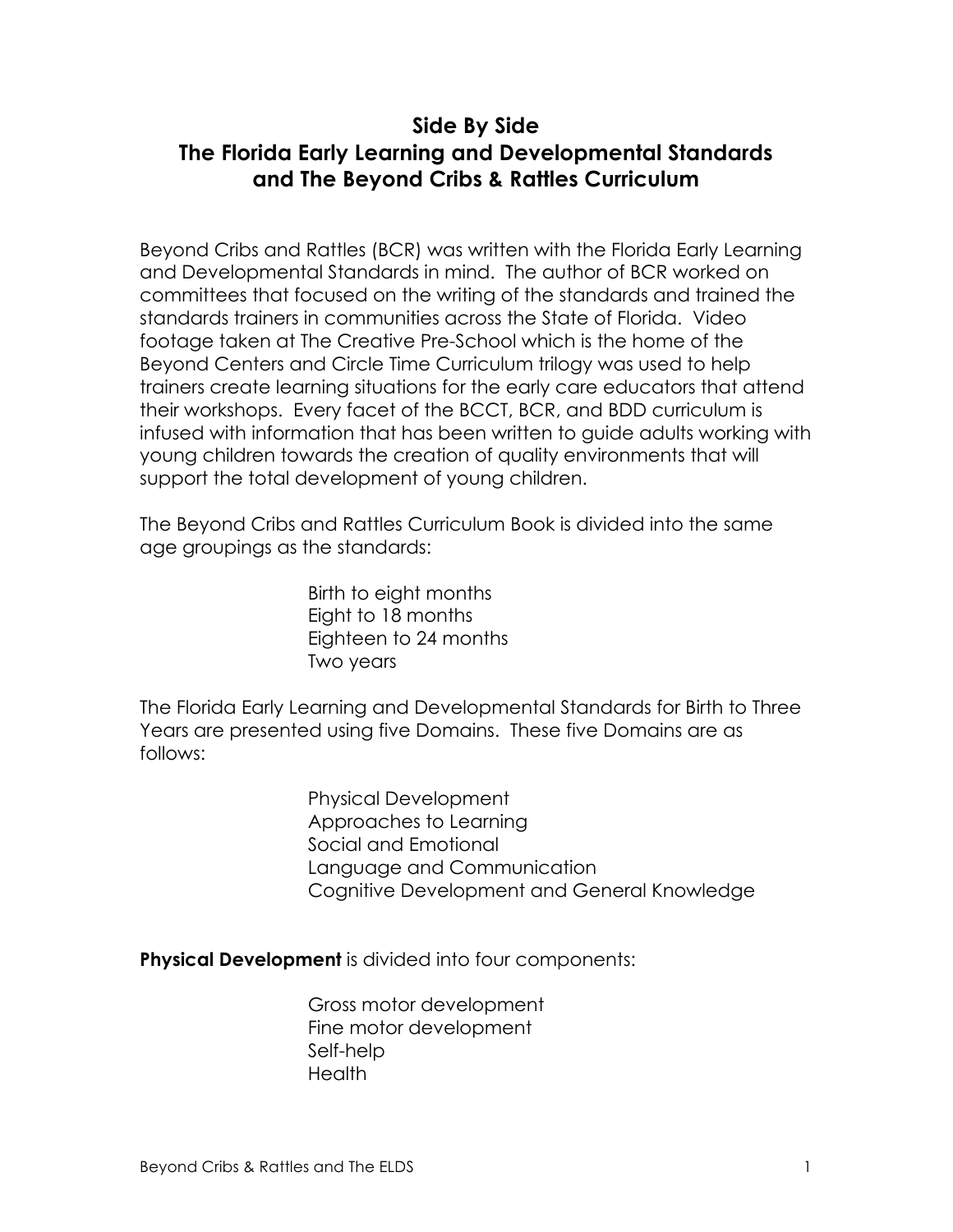Each of these components are discussed in the text as caregivers are provided information concerning the proper developmental milestones of each age, as well as appropriate feeding techniques, nutrition requirements, and diapering. Developmentally appropriate toilet training techniques are discussed in the 24 to 36 month old section.

Gross and fine motor development is discussed throughout the four age groups and play materials that support development in both areas are discussed.

**Approaches to Learning** is divided into three components:

Eagerness and curiosity **Persistence** Creativity and inventiveness

How children approach learning opportunities is based on their security with the caregivers around them. Each of the age groups contains a list of caregiver characteristics, which focus on their ability to bond with the infants and toddlers in their care and meet each child's unique developmental needs. The ability to persist at a task begins to develop during the first months of infancy and continues to strengthen through the interactions between the adults and the child. Singing, talking, and reading books help the young child focus. Attentive adults help infants and toddlers feel secure and strive to achieve new skills. Throughout the first three years of life the play materials and experiences provided by the caregivers helps the child develop curiosity and the confidence to try to new things. BCR discusses in each age group the appropriate play materials and experiences that should be offered.

**Social and Emotional Development** is divided into three components:

Trust and emotional security Self-regulation Self-concept

The importance of continuity over time and the attentiveness of caregivers are discussed throughout each age group in the BCR curriculum book. Characteristics of quality caregivers is listed in each section as well as the brain research and theory that supports the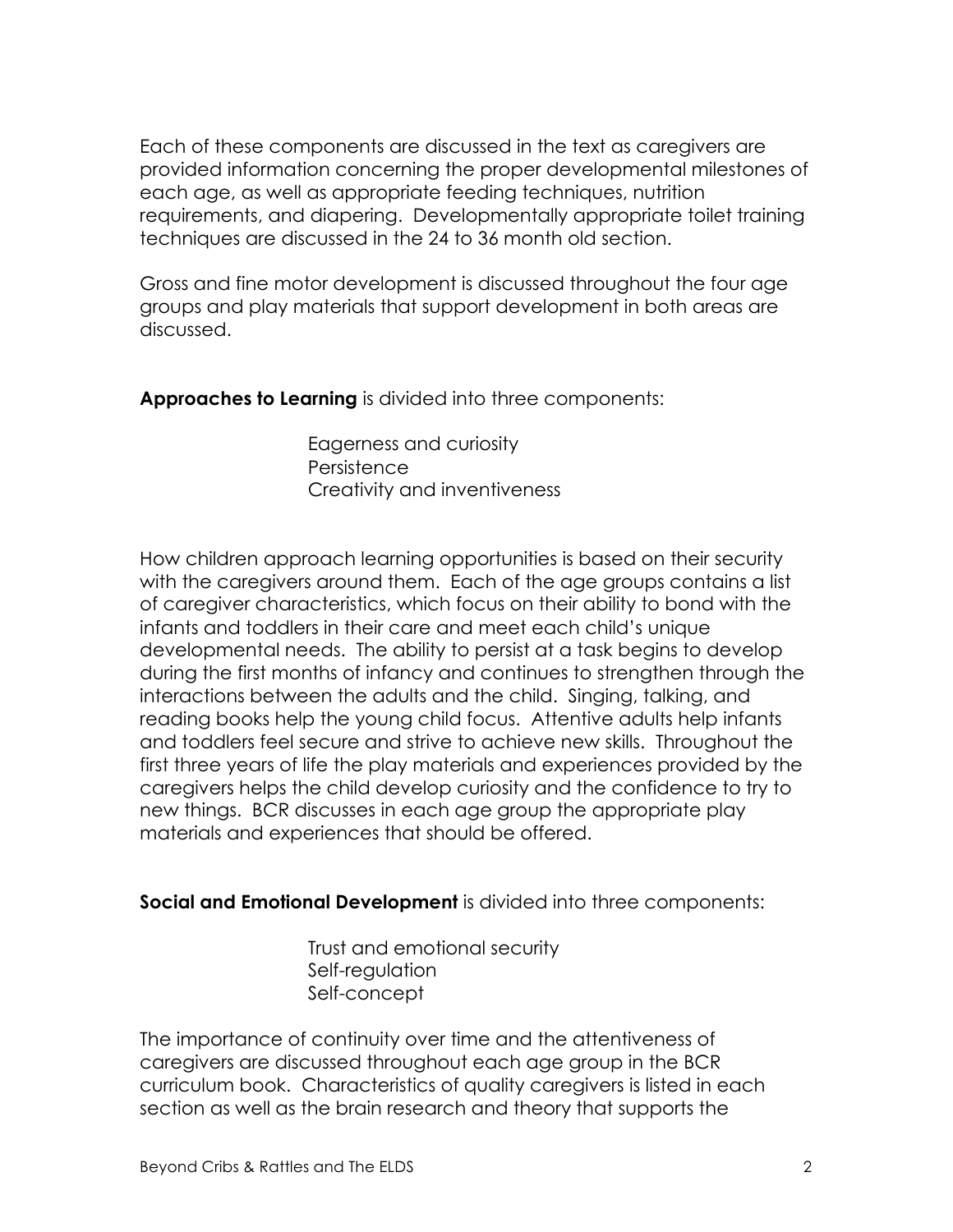importance of loving, attentive caregivers. The adults in the lives of young children help them develop their sense of self and provide the supports needed so that self-regulation of their behavior is begun during infancy. Many programs for infants and toddlers do not understand their unique emotional and social needs and how the amount and kind of play material, the arrangement of the play environment, and the scaffolding provided by the adults can provide the infrastructure needed for positive social and emotional development. BCR discusses the biting child and provides caregivers with research-based information that will help them plan and arrange appropriate daily experiences designed to support the emotional and social development of each child.

## **Language and Communication** is divided into four components:

Listening and understanding Communicating and speaking Early reading Early writing

Language and understanding begins to develop at birth and are supported through attentive, loving interactions between the child and the caregivers. BCR discusses language development in a special section titled "Language" within the text for each age group. The developmental milestones for language and understanding expectations are presented. Examples of appropriate adult and child interactions are provided. Research has shown that young children must have a language rich environment in order to develop the skills needed for communication and speaking.

Examples of appropriate language rich experiences are provided throughout each age group. Books and the use of books help develop early reading skills and the fine motor skills needed for later writing are supported by early play on the floor, crawling, and finger feeding. All of this is discussed throughout BCR. The stages of drawing, painting, and cutting are provided in the curriculum and appropriate caregiver scaffolding behaviors are discussed.